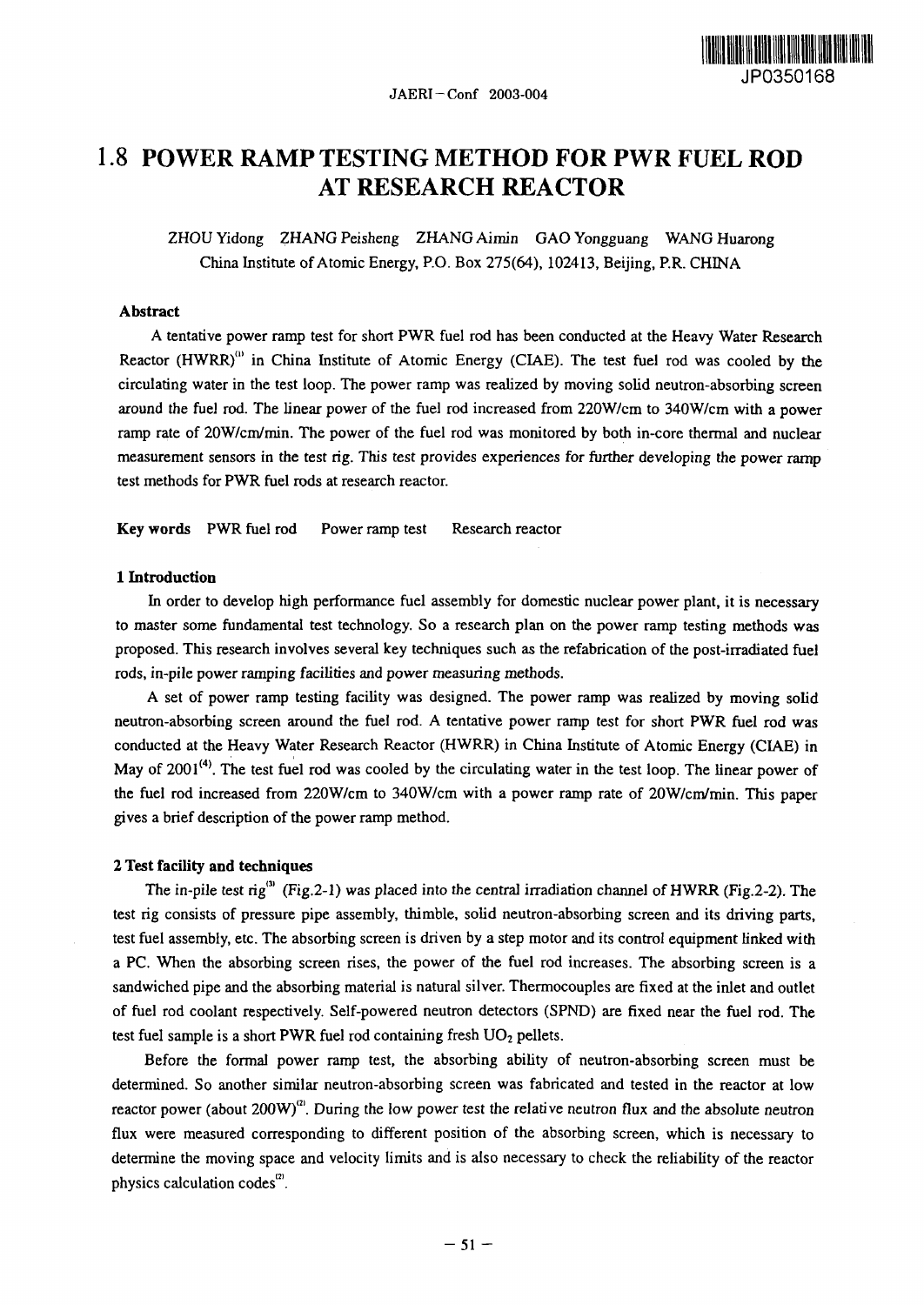### JAERI-Conf 2003-004

In order to assure criticality safety of the reactor, some measures were adopted to manually or automatically stop the movement of the absorbing screen, even shut down the reactor, such as over-velocity protection, spacing switch, manual stopping button, reactor period protection inter-locked with reactor control system, etc. During the power ramp test, the control system of the absorbing screen worked well. The operators of the reactor could easily and efficiently operate the movement of the absorbing screen.



**Fig.2-1 Configuration of the in-pile power ramp test facility <sup>3</sup> )**

1. Pressure pipe head **2. Hanging tube 3. Step motor 4. Gears**

*5.* Transition section 6. Connecting pipe with worm 7. Pressure pipe 8. Thimble

9. Absorbing screen 10. Test sample

## **3 Test results**

### **3.1 Test procedure**

**After the test rig was loaded** I] **Fuel assembly** into the central irradiation channel,  $\left(\begin{matrix} 1 \end{matrix}\right)$  Test rig **the commissioning at the low reactor power (about 10kW) was**  $\int$  $\int$  **<b>Irradiation channel** carried out at first to measure the  $\langle \hat{\otimes} \rangle$  Shim rod excess reactivity of the reactor and  $\bigotimes$  Automatic rod the equivalent reactivity of the test  $\Big|\Big|$  Safety rod rig. Then the reactor power  $\mathcal{B}$  Standby safety rod increased to 2350kW and operated automatic control system of the



reactor was put into operation. In order to test the power regulating ability of the research reactor, the absorbing screen was raised step by step at first. Then the absorbing screen moved up and down continually three times at the same speed so as to acquire more measuring data. Finally the reactor power increased 20% while the absorbing screen was at the lower position to check the reliability of the measuring instruments. During the power ramp test, the power variation of the fuel rod could be realized by the movement of the absorbing screen.

### **3.2 Power of the fuel rod**

The data of the power ramp test measured by the thermocouples are listed in Table3-1. Through continual movement of the absorbing screen from the lower position to the upper position, the power of the fuel rod increased *50%,* **and the power** ramp rate was 2W/cm/mni.